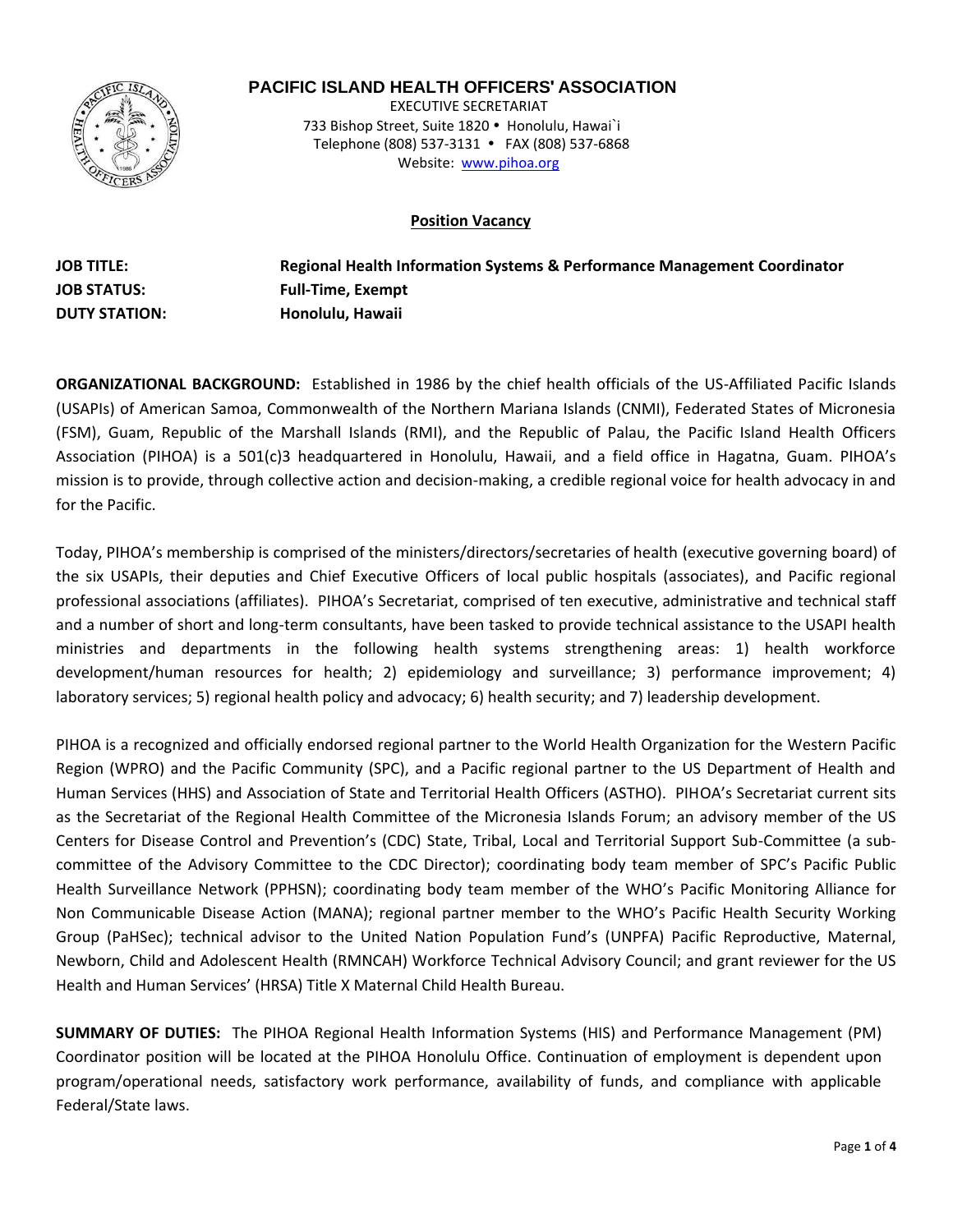Responsible for overseeing the development, implementation, resource mobilization, and evaluation of a regional strategy for improving health outcomes through addressing and strengthening the health information systems priorities of the six USAPIs, including Guam, the CNMI, American Samoa, the Republic of Palau, the RMI, and the FSM (Chuuk, Yap, Kosrae and Pohnpei). The HIS-PM Coordinator is a full-time position which is devoted to serving our members through the development and delivery of opportunities to improve outcomes through health information systems strengthening, and technical support in their application.

#### **SCOPE OF POSITION:**

- **1. Reports to**: Executive Director
- **2. Supervises**: PIHOA HIS and PM consultants, when required
- **3. Fiscal Responsibilities**: Yes
- **4. Signature Authorities**: None
- **5. Level of Interaction**: This is a highly responsible, creative, and demanding position requiring a unique mix of skills and experience in communications, public health, education, health information public health systems, and cultural competency. Extensive interaction with national and international health leadership, including the USAPI Directors and Secretaries of Health and regional technical partners.

### **MAJOR DUTIES & RESPONSIBILITIES:**

- 1. Coordinate and manage the implementation, monitoring and evaluation of PIHOA's Regional HIS and Performance Management Initiative and related interventions/priorities as outlined in PIHOA's Strategic Plan 2018-22, working across public health, hospital, and other primary care settings;
- 2. Provide technical support to USAPI health agencies to establish and/or refine local health information systems and processes, including mechanisms to inform health agency/program improvement and health systems performance monitoring (e.g. national Key Performance Indicators);
- 3. Support existing and establish new partnerships with donors and other regional, technical assistance agencies operating in the region. In particular, continue to maintain PIHOA participation in and active membership in Pacific regional networks such as the SPC's Pacific Public Health Surveillance Network (PPHSN), WHO's Pacific Monitoring Alliance for NCD Action (MANA), the Brisbane Accord Group (BAG), etc.;
- 4. Plan and conduct HIS and PM-related needs assessments with USAPI health leadership, staff and regional partners to inform on-going national and regional efforts to plan, develop, implement, mobilize resources, and monitor impacts of regional and local-level HIS and PM systems and capacity development approaches and interventions;
- 5. Continue to coordinate and implement regional USAPI surveillance initiatives, including maintenance of the Regional NCD Surveillance Framework and Data Dashboard as mandated by PIHOA's Emergency Crisis Declaration for NCDs 2010 and support to USAPI health agencies to refine and implement local national NCD and other communicable disease surveillance plans that can feed up to regional surveillance processes;
- 6. Continue planning and implementation of SPC's Strengthening Health Interventions for the Pacific (SHIP) Field Epidemiology Training Program (FETP) in collaboration with SPC, CDC, WHO and Fiji National University, including: 1) faculty support for on-site delivery of courses; 2) mentorship of USAPI health agency FETP training cohorts; 3) maintain communications with FNU for student registrations and curriculum development/accreditation; and 4) plan and coordination of on-going internal and external evaluations of SHIP;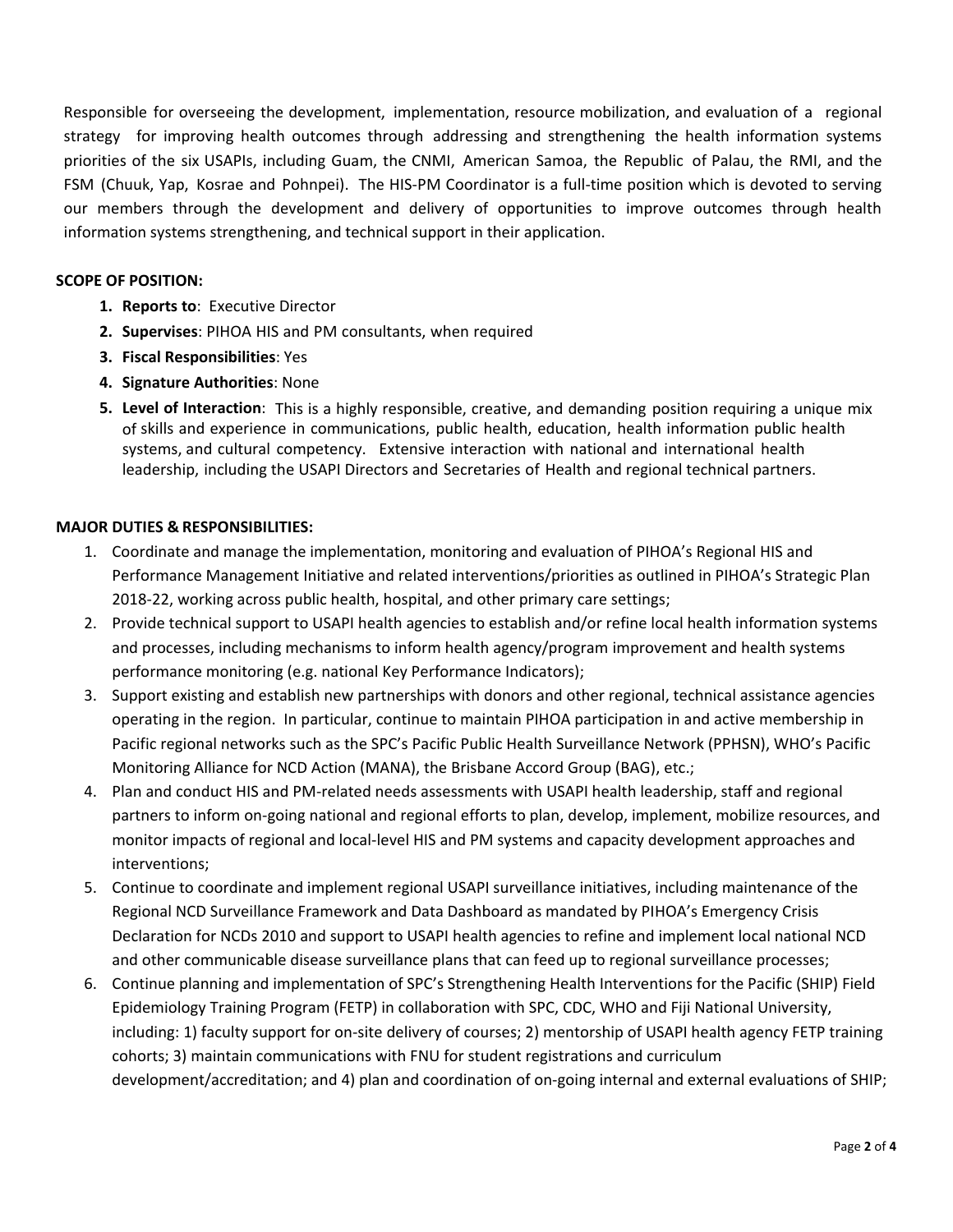- 7. As needed, provide epidemiological and other surveillance/health information systems support to USAPI health agencies during public health emergencies, including: 1) technical support for developing local and regional situation reports; 2) planning and implementation of emergency response after-action reviews; 3) epidemiological case investigation field work; and 4) support refinement of local and regional processes and interoperability of information systems to ensure timely and effective information exchange/data flow;
- 8. Explore opportunities to strengthen health informatics technology platforms and systems/capacities regionally and at local level;
- 9. Deliver timely reports as required to meet grant conditions, program evaluation requirements as well as biannual progress updates to the PIHOA Board, including soliciting continuous feedback from the board.
- 10. Performs other duties as assigned.

## **PRIMARY QUALIFICATIONS:**

- **Education:** Master's degree in health systems related field, such as epidemiology, health statistics, health informatics, or other health related field from an accredited academic institution.
- **Job Experience:** A minimum of eight (8) years of experience working in the field of health workforce development in low-resource settings. Has extensive experience in successful proposal writing, resource development and grants management. Experience in both 1) planning, managing, and delivering public health opportunities to improve health outcomes; and 2) specialized expertise in management, institutional capacity-building, epidemiology and statistics, health informatics and quality improvement techniques.
- **Job Knowledge:** Familiarity with US non-profit/501(c)3 administration and US federal guidelines for non-profits is a plus; expert knowledge of the principles and best practices of public health and workforce development, including health service delivery and health professional development in low-resource settings; have experience in supporting multi-disciplinary teams working across multiple locations; and able to effectively communicate with respect and diplomacy with a range of people from differing backgrounds, value systems, cultures, religious affiliations, and varying degrees of English-speaking and writing competencies.
- **Other Requirements:** Must have advanced English written and oral communication skills; must be proficient in Microsoft Office software applications (e.g. Excel, PowerPoint, Word, Outlook, and Publisher); and familiarity with HR software and workforce assessment tools is preferred.
- **Travel:** Must be willing and able to travel in the US mainland, Asia-Pacific region and internationally, when required, with possible long durations away from home duty station, including working in low-resource settings.
- **Citizenship and Other Requirements:** Must be a US citizen, or have valid US Green Card, US Permanent Residency Card, Resident Alien, or other relevant US visa that allows for residency and employment in the US and its territories. Please be advised that PIHOA does not pay for passport and visa expenses. These will need to be valid and in good standing prior to employment. PIHOA reserves the right to conduct security and background checks on successful applicants. Must possess a valid driver's license.

### **PREFERRED QUALIFICATIONS:**

- Doctoral degree in health systems-related field, such as epidemiology, health statistics, health informatics and eight (8) years of relevant work experience strengthening developing country health systems with five (5) years of experience in an international or low-resource developing country.
- Knowledge of and experience working in the Pacific region and clinical background in nursing, lab science or medicine is preferred.